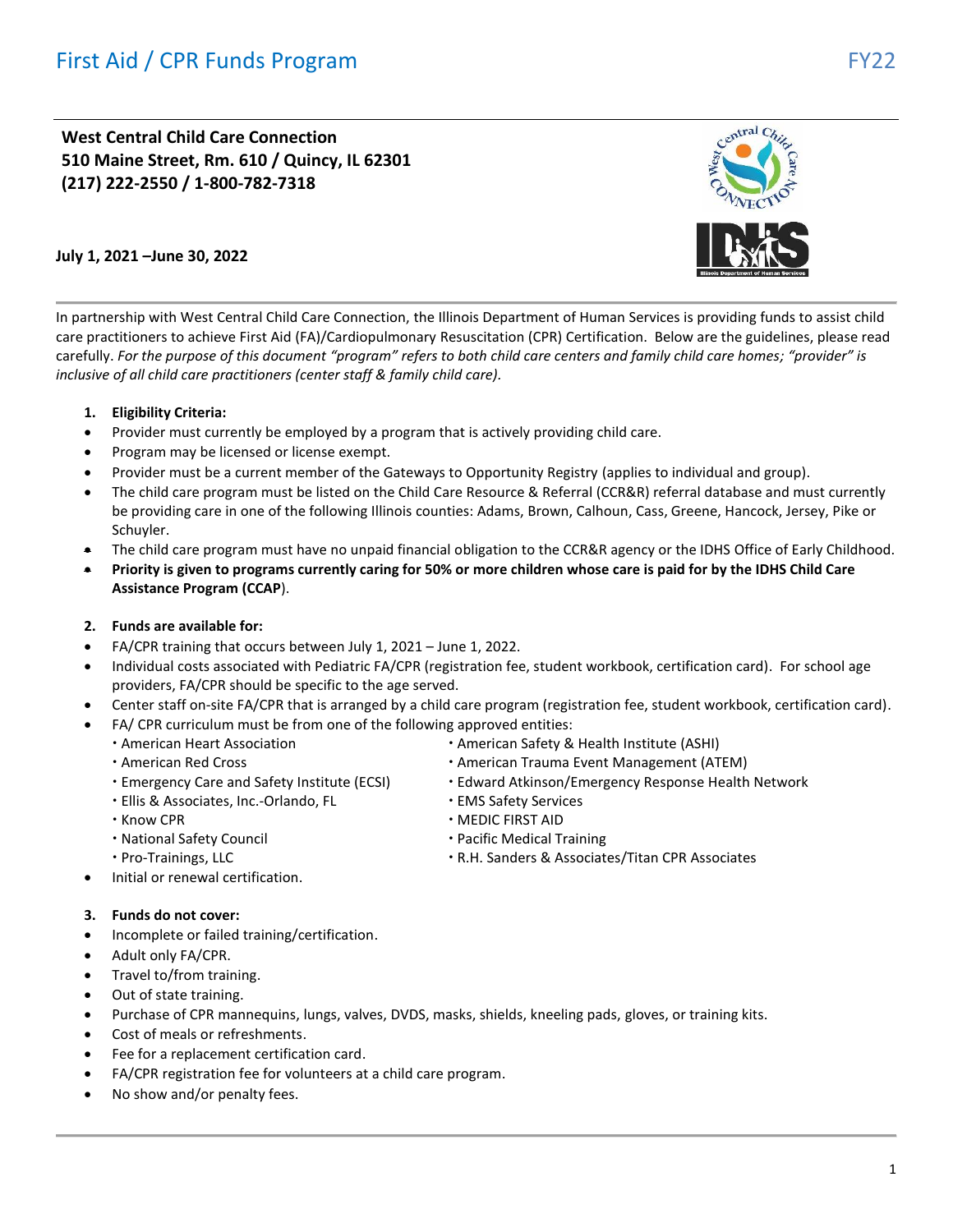## **4. Application process:**

- Submit a completed application along with the required supporting documentation:
	- Proof of Gateways Registry Membership.
	- Completed W-9 form.
	- Proof of enrollment for payment to be made directly to the trainer/entity or
	- Receipt/proof of payment if requesting reimbursement.
	- For Center Group Training an attendance sheet for those attending/completing the course including Gateways #.
- The CCR&R will notify you in writing if your application has been approved or denied.

# **5. Funding Amount/Payment:**

- The cost of FA/CPR will be funded at 100% up to \$75 per participant.
- Funding is limited and is not guaranteed.
- Payment requests can be made to the First Aid/CPR trainer or entity.
- Reimbursement can be made to an individual or a child care program.

#### **6. Deadline to apply:**

- Ongoing as funding allows.
- Final date to submit a request for funding is June 15<sup>th</sup>, 2021

#### **7. Contact information:**

- Robin Ayers
- (217) 222-2550 or 1-800-782-7318 or Email: robin@wcccc.com

#### **8. Other information:**

- Completion of the FA/CPR training must be documented in the Gateways Registry within 30 days of completing the training. This can be done by
	- o An individual self-reporting in the Gateways Registry or
	- o Submitting documentation to the CCRR for data entry into the Gateways Registry
- Incomplete applications will delay the time to process.

#### **Check list – Is your Application Complete?**

- All parts of the application are complete. If a question was not applicable, I inserted NA.
- I signed and dated the application.
- I attached the required supporting documentation
	- Proof of Gateways Registry Membership
	- Completed W-9 form
	- Proof of enrollment or Receipt/proof of payment
	- For Center Group Training an attendance sheet for those attending/completing the course including Gateways #
- The payment information I have submitted is correct.
- I understand an incomplete application will delay the review process.
- I have made a copy of the application and all supporting documentation for my records.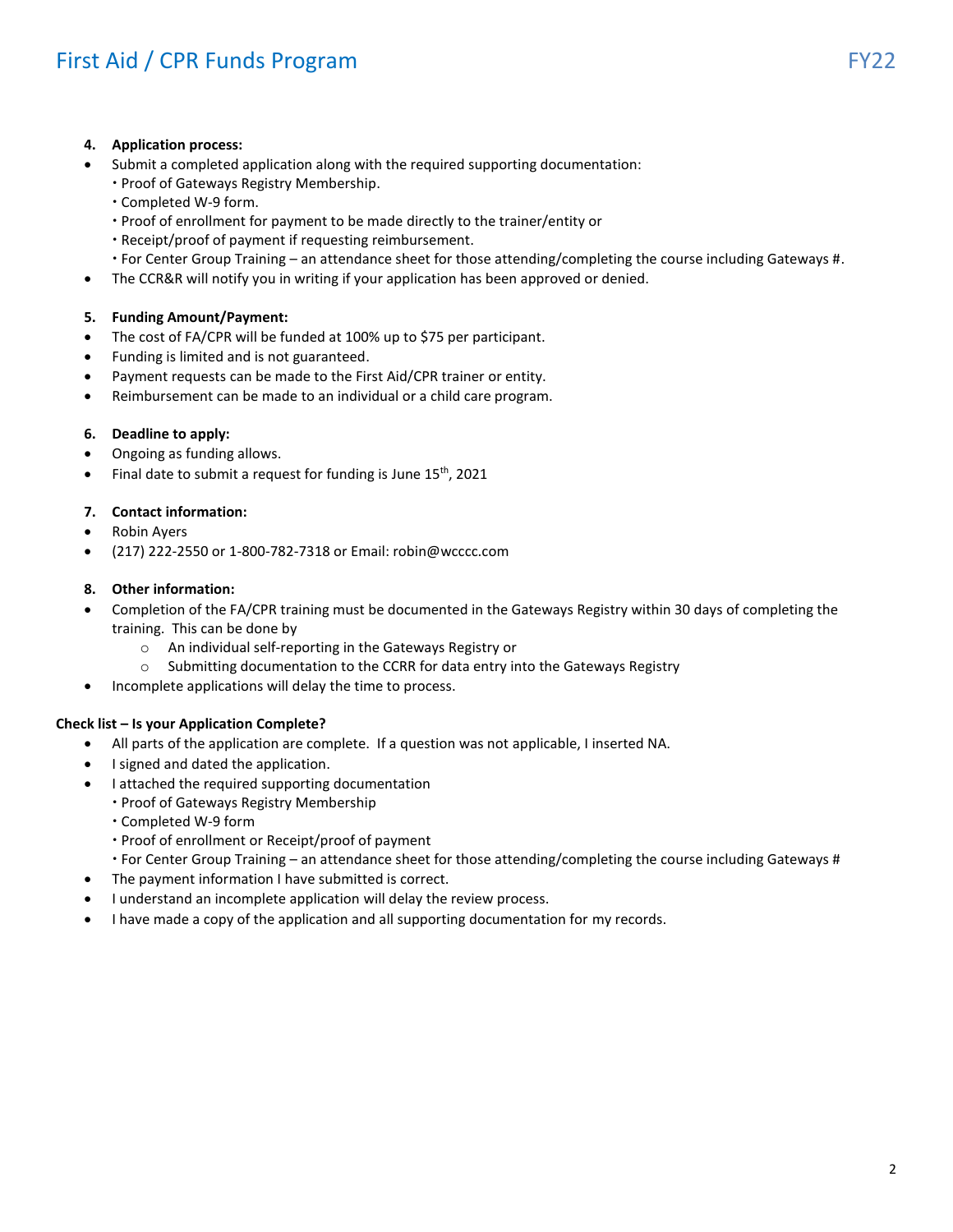# First Aid / CPR Funds Program FY22





| <b>STEP 1: Applicant Information</b>                                                                                |                                                     |                                                     |  |  |
|---------------------------------------------------------------------------------------------------------------------|-----------------------------------------------------|-----------------------------------------------------|--|--|
| Requesting funds as: $\Box$ An individual $\Box$ Group Training (child care centers only)                           |                                                     |                                                     |  |  |
| <b>Applicant First Name:</b>                                                                                        | <b>Applicant Last Name:</b>                         |                                                     |  |  |
| <b>Applicant Address:</b>                                                                                           |                                                     |                                                     |  |  |
| Zip Code:<br>City:<br>State:                                                                                        | County:                                             |                                                     |  |  |
| Mailing address (if different):                                                                                     |                                                     |                                                     |  |  |
| Program Phone #: (                                                                                                  | Alternate phone #: (<br>$\rightarrow$               |                                                     |  |  |
| Gateways Registry #:                                                                                                | $\square$ Personal<br>$D$ Program<br>Email:         |                                                     |  |  |
| Program is: $\Box$ Licensed Child Care Center                                                                       | □ License Exempt Child Care Center                  |                                                     |  |  |
| $\Box$ Licensed Family Child Care<br>Program (work site) Name:                                                      | $\square$ License Exempt Family Child Care          |                                                     |  |  |
| Program (work site) Address:                                                                                        |                                                     |                                                     |  |  |
| Zip Code:<br>City:<br>State: IL                                                                                     |                                                     | County:                                             |  |  |
| Percentage of IDHS CCAP Children: To calculate: Total Number of children with IDHS Financial Assistance DIVIDED by  |                                                     |                                                     |  |  |
| Current total Enrollment MULTIPLIED by 100 EQUALS Percentage of Children Receiving IDHS Assistance. (FCC providers: |                                                     |                                                     |  |  |
| include your own children, under age 13, in enrollment)                                                             |                                                     |                                                     |  |  |
| <b>Current Total Enrollment</b><br># of IDHS Children                                                               | $\div$ x 100 =                                      | %<br><b>Percentage of IDHS Children</b>             |  |  |
| <b>STEP 2: Training Information</b>                                                                                 |                                                     |                                                     |  |  |
| Name of Trainer:<br>Date(s) of Training:                                                                            |                                                     |                                                     |  |  |
| Location of Training: (list address, city, IL, zip, county):                                                        |                                                     |                                                     |  |  |
| □Combination FA/CPR<br>$\Box$ First Aid<br>$\square$ CPR                                                            | $\Box$ Initial $\Box$ Renewal                       | $\Box$ Face to face $\Box$ Hybrid                   |  |  |
| Length of training: Face to Face                                                                                    |                                                     |                                                     |  |  |
| Hybrid: on line component / / face to face component /                                                              |                                                     |                                                     |  |  |
| Entity (check one)<br>$\square$ American Heart Association                                                          | $\square$ American Safety & Health Institute (ASHI) |                                                     |  |  |
| $\square$ American Red Cross<br>□ American Trauma Event Management (ATEM)                                           |                                                     |                                                     |  |  |
| $\square$ Emergency Care and Safety Institute (ECSI)                                                                |                                                     | □ Edward Atkinson/Emergency Response Health Network |  |  |
| □ Ellis & Associates, Inc.-Orlando, FL                                                                              | □ EMS Safety Services                               |                                                     |  |  |
| □ Know CPR                                                                                                          | <b>O</b> MEDIC FIRST AID                            |                                                     |  |  |
| □ National Safety Council                                                                                           | $\square$ Pacific Medical Training                  |                                                     |  |  |
| $\square$ Pro-Trainings, LLC                                                                                        | □ R.H. Sanders & Associates/Titan CPR Associates    |                                                     |  |  |
| <b>Amount Requested</b>                                                                                             | <b>Funding Maximum</b>                              | <b>Actual Cost</b>                                  |  |  |
| Individual FA/CPR Cost per person \$                                                                                | 100% of the actual cost                             | \$                                                  |  |  |
| Center Group FA/CPR                                                                                                 |                                                     | \$                                                  |  |  |
| Cost per person \$_____ x_____ total attendees = Actual cost                                                        |                                                     |                                                     |  |  |
|                                                                                                                     |                                                     |                                                     |  |  |
| <b>TOTAL AMOUNT</b>                                                                                                 |                                                     | \$                                                  |  |  |